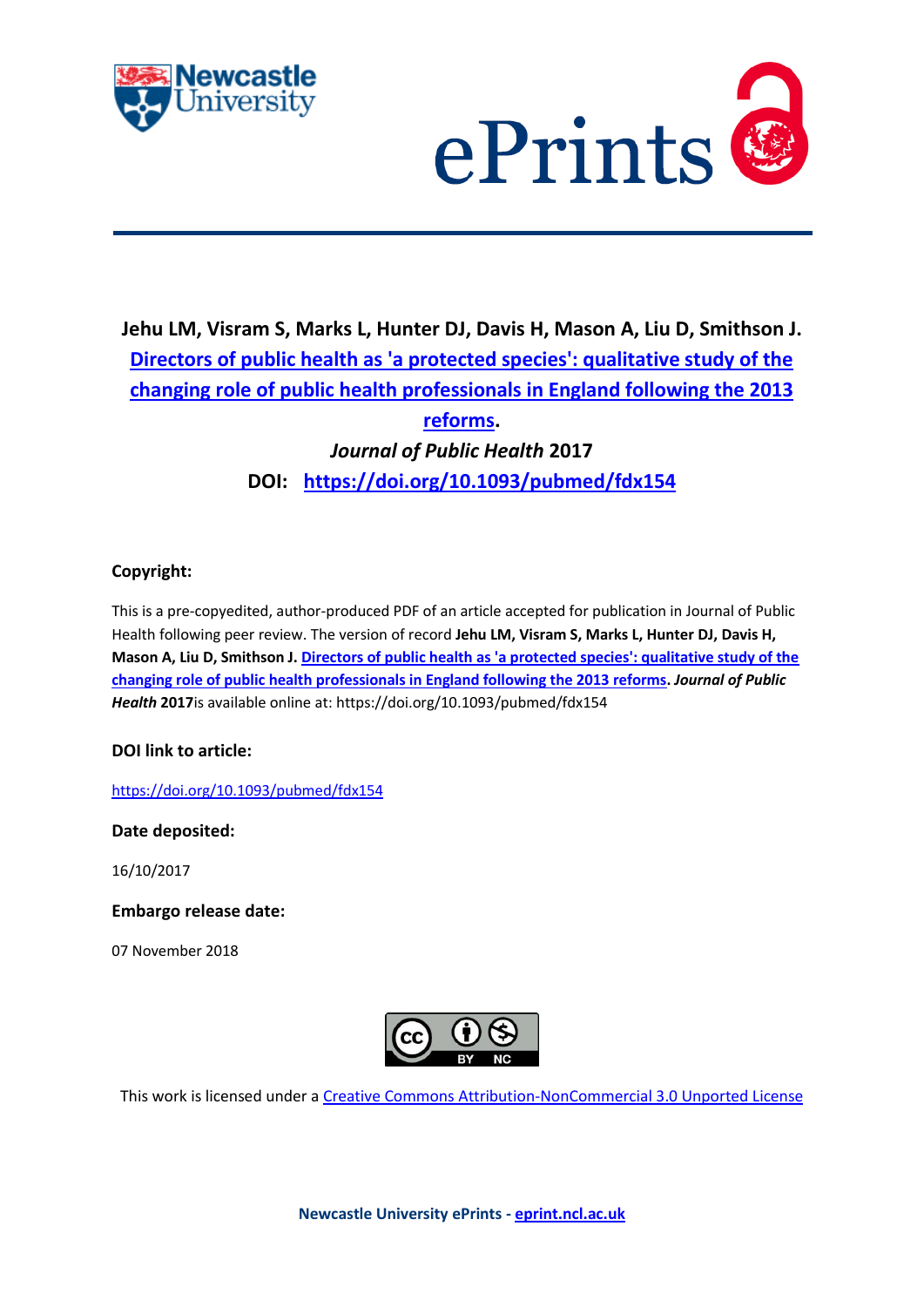**Title: Directors of public health as "a protected species": qualitative study of the changing role of public health professionals in England following the 2013 reforms**

Authors: Llinos Mary Jehu, research fellow<sup>1</sup> (formerly at Durham University)

Shelina Visram, associate professor<sup>2</sup>

Linda Marks, senior research fellow<sup>2</sup>

David J Hunter, professor<sup>2</sup>

Howard Davis, independent researcher(formerly at Coventry University)

Anne Mason, senior research fellow<sup>3</sup>

Dan Liu, research fellow<sup>3</sup>

Joanne Smithson, independent researcher<sup>4</sup>

**Affiliations:** <sup>1</sup> Department of Social Policy and Social Work, University of Birmingham, Edgbaston, Birmingham, B15 2TT, UK

> <sup>2</sup> School of Medicine, Pharmacy and Health, Durham University Queen's Campus, Stockton-on-Tees, TS17 6BH, UK

<sup>3</sup> Centre for Health Economics, University of York, York, YO10 5DD, UK

<sup>4</sup>Voluntary Organisations' Network North East (VONNE), MEA House, Ellison Place, Newcastle upon Tyne, NE1 8XS, UK

#### **Corresponding author:**

Address: Dr Shelina Visram, 5<sup>th</sup> floor, Sir James Spence Institute, Institute of Health and Society, Royal Victoria Infirmary, Newcastle-upon-Tyne, NE1 4LP, UK.

Email: [shelina.visram@newcastle.ac.uk](mailto:shelina.visram@newcastle.ac.uk)

Telephone: +44 (0)191 208 2279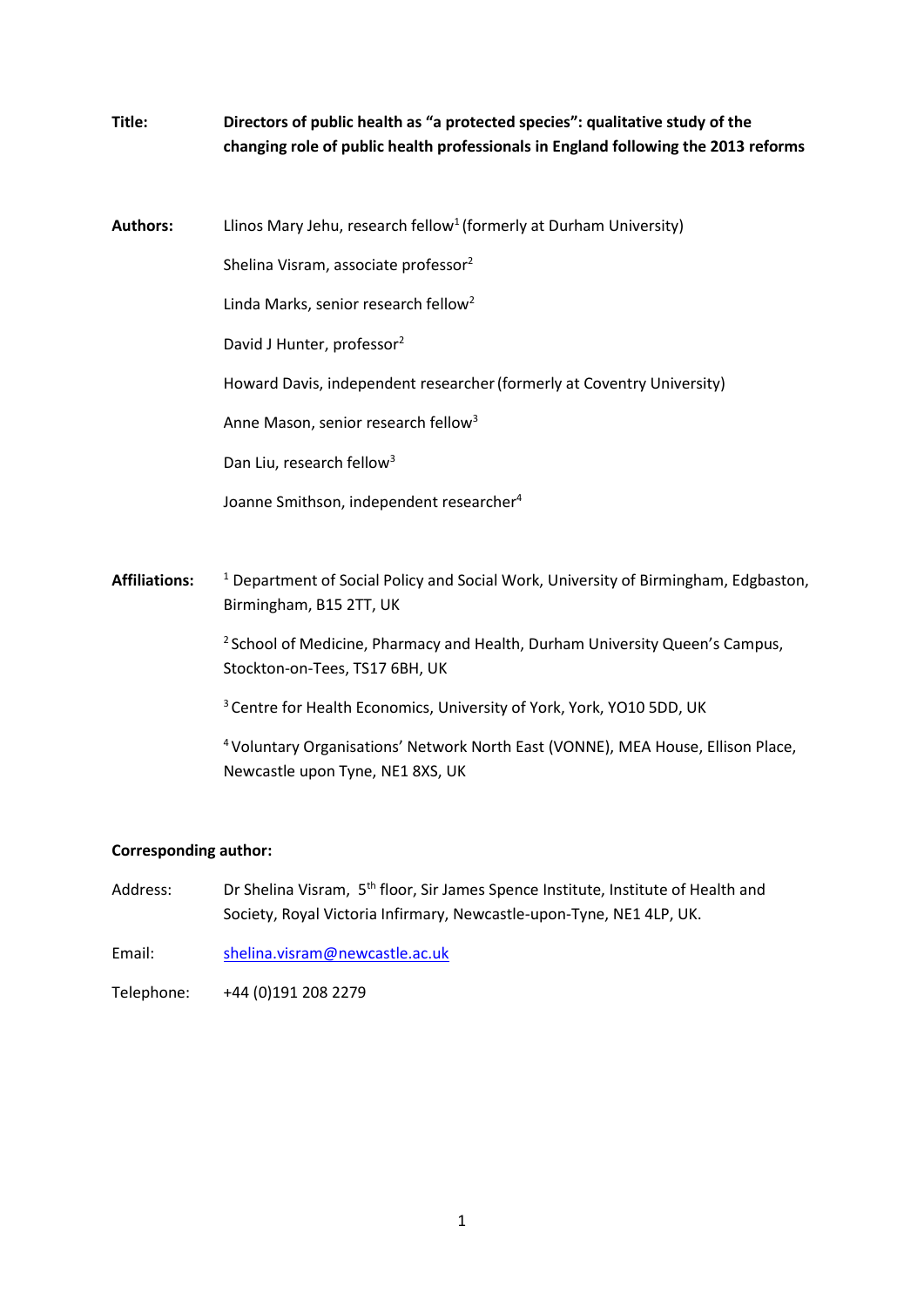#### **ABSTRACT**

**Background:** The Health and Social Care Act 2012 gave councils in England responsibility for improving the health of their populations. Public health teams were transferred from the NHS, accompanied by a ring-fenced public health grant. This study examines the changing role of these teams within local government.

**Methods:** In-depth case study research was conducted within 10 heterogeneous councils. Initial interviews (n=90) were carried out between October 2015 and March 2016, with follow-up interviews (n=21) 12 months later. Interviewees included elected members, directors of public health (DsPH) and other local authority officers, plus representatives from NHS commissioners, the voluntary sector and Healthwatch.

**Results:** Councils welcomed the contribution of public health professionals, but this was balanced against competing demands for financial resources and democratic leverage. DsPH – seen by some as a 'protected species' – were relying increasingly on negotiating and networking skills to fulfil their role. Both the development of the existing specialist public health workforce and recruitment to, and development of, the future workforce were uncertain. This poses both threats and opportunities.

**Conclusions:** Currently the need for staff to retain specialist skills and maintain UKPH registration is respected. However, action is needed to address how future public health professionals operating within local government will be recruited and developed.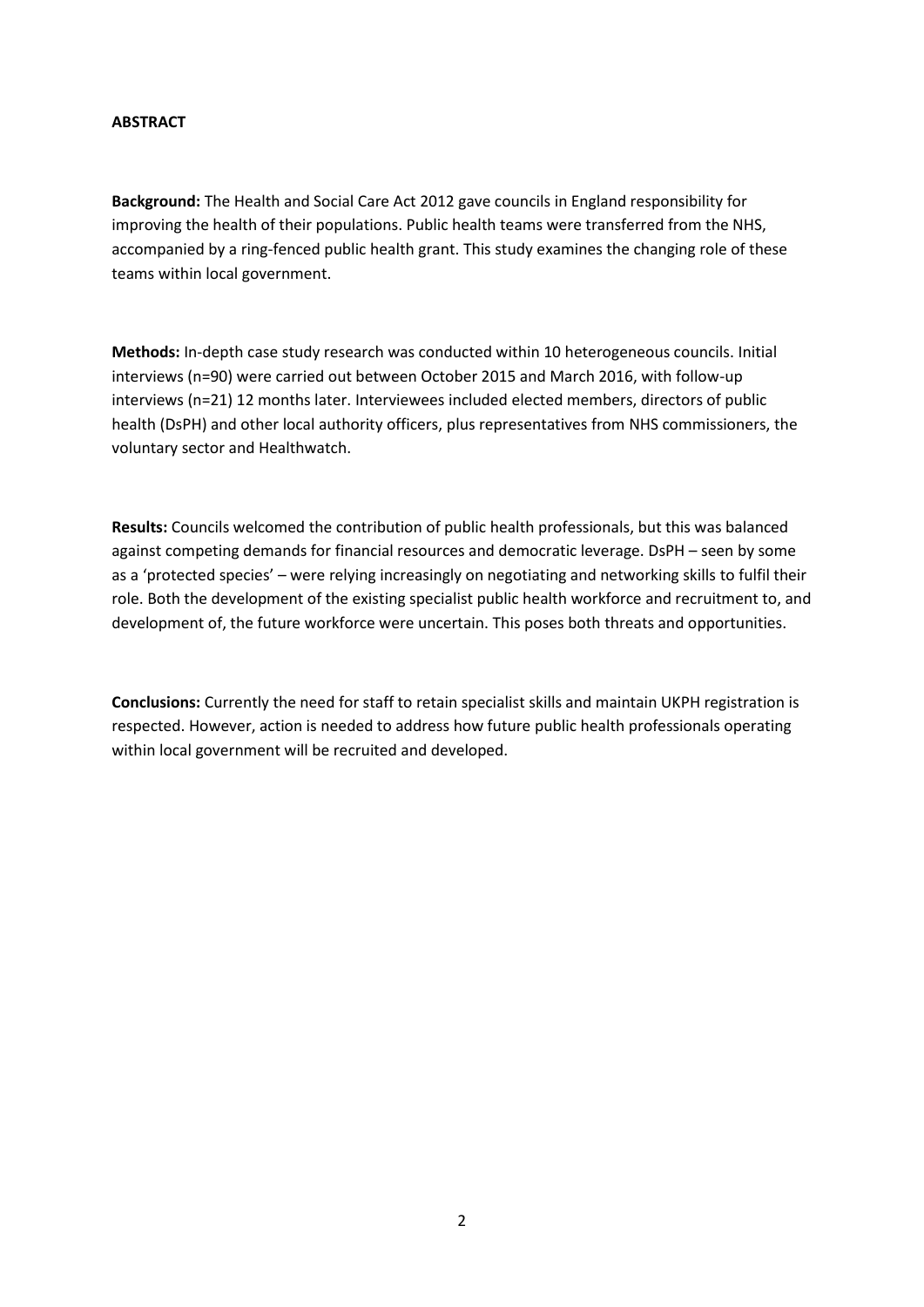#### **INTRODUCTION**

The Health & Social Care Act 2012 gave upper tier and single tier local authorities in England new responsibilities for improving the health of their populations[.](#page-12-0) <sup>1</sup> Directors of public health (DsPH) and their teams were transferred from the National Health Service (NHS) to local authorities, along with a ring-fenced public health grant. Section 30 of the Act required local authorities to appoint and employ a DPH, with their core purpose being 'to act as an independent advocate for the health of the population and system leadership for its improvement and protection'.[2](#page-12-1) DsPH should be trained, accredited and registered in specialist public health with the UK Public Health Register (UKPHR), General Medical Council or General Dental Council. There are two routes to gaining registration on the UKPHR – the standard specialist route and the practitioner route – which are designed to describe levels of practice, not specific job role[s.](#page-12-2)<sup>3</sup> The standard route entails completion of higher specialist training using a curriculum revised in 2015 by the UK Faculty of Public Health in light of the reforms. Alongside this is the Public Health Skills and Knowledge Framework, updated in 2016 to reflect changes in public health policy, practice and workforce planning across the UK[.](#page-12-3)<sup>4</sup>

The 2013 Public Health Workforce Strategy included a commitment to introduce statutory regulation for all public health professionals, but this was subsequently reversed[.](#page-12-4)<sup>5</sup> As a consequence, there is no statutory requirement for those without a medical background to undertake continuing professional development (CPD) in order to remain registered. The House of Commons Health Committee report on public health post-2013 noted that specialist public health training continues to be a popular choice amongst applicants from a range of backgrounds, including medicine[.](#page-12-5)<sup>6</sup> However, it also noted cuts to local government spending and identified 'regulatory blocks created by differences in terms and conditions between organisations' that limit or discourage movement in order to gain breadth of experience. Finally, there is no dataset to assess how the public health workforce is changing over time.

This study examines the place of public health professionals within local government. It reflects on changes generated by the move of public health to local government, the challenges of adapting to its new setting, and likely future demands.

### **METHODS**

This paper draws on a Department of Health Policy Research Programme funded project that sought to evaluate the impact of the 2013 public health reforms. It involved in-depth case studies of 10 local authorities, which were identified through purposive sampling to ensure a balance of political control, urban and rural mix, levels of deprivation, and local government structure from all English regions. The main method used was semi-structured interviewing, although the project also involved documentary analysis and observation of key meetings. Interviewees included elected members, DsPH and other local authority officers, and representatives from NHS commissioners, the voluntary, community and social enterprise (VCSE) sector and Healthwatch (the consumer champion for health and social care in England). See table 1.

#### **Table 1: Interviewee breakdown**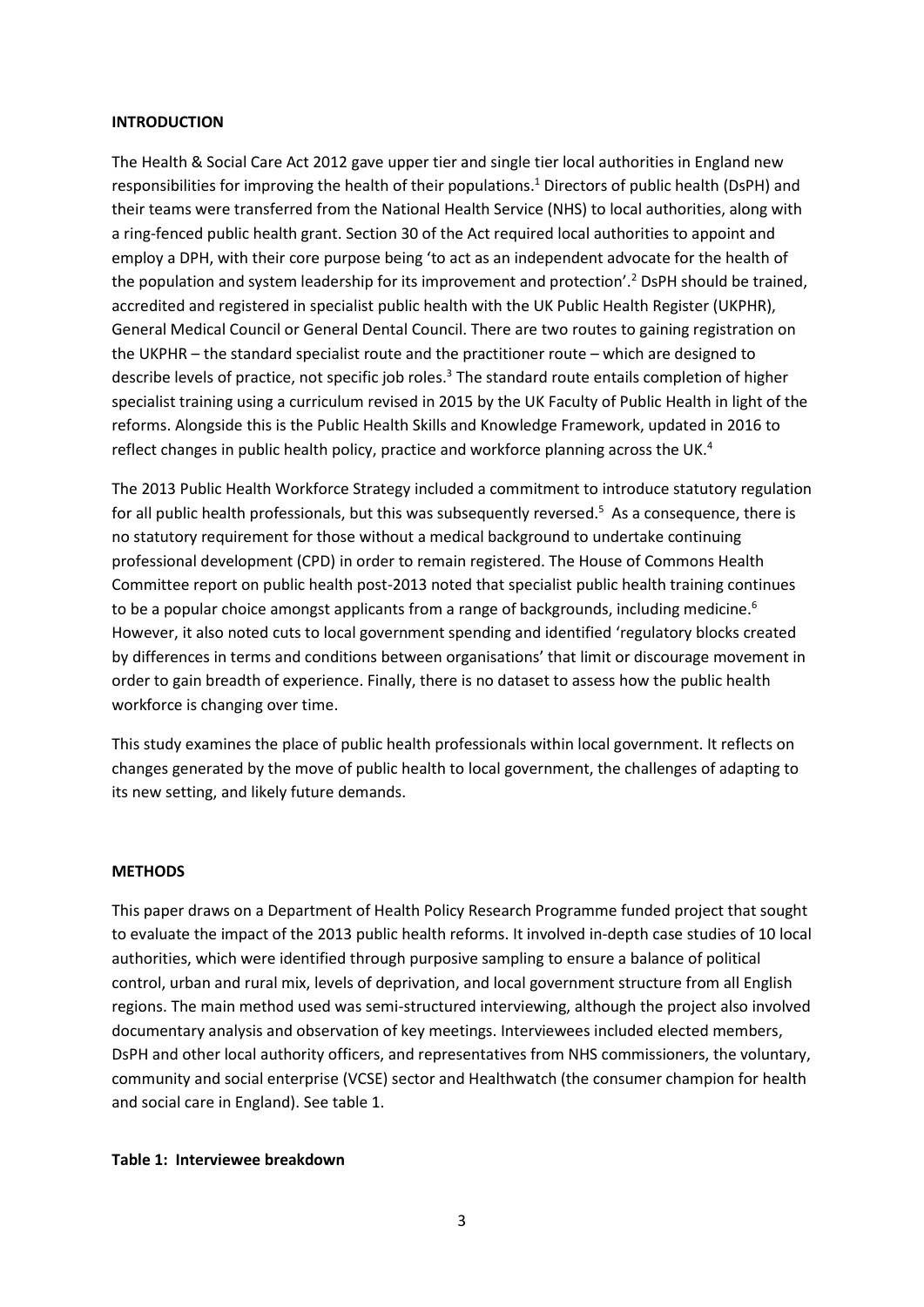| <b>Roles</b>                                                 | <b>Initial</b><br><b>interviews</b> | Follow-up<br>interviews |
|--------------------------------------------------------------|-------------------------------------|-------------------------|
| <b>DPH</b>                                                   | 11                                  | 9                       |
| <b>VCSE</b> sector                                           | 10                                  | 1                       |
| Director with responsibility for adult social care           | 9                                   | $\mathfrak z$           |
| Director with responsibility for children and young people's | 8                                   | 1                       |
| services                                                     |                                     |                         |
| Elected member (Health and Wellbeing Board chair)            | 8                                   | 2                       |
| <b>Healthwatch</b>                                           | 8                                   | 0                       |
| CCG representative (Health and Wellbeing Board vice chair)   | 7                                   | 1                       |
| Local authority chief executive                              | 7                                   | 1                       |
| Local authority health scrutiny committee chair              |                                     | 2                       |
| <b>NHS England</b>                                           | 6                                   | 0                       |
| Others (primarily elected members or public health staff)    | 6                                   | 1                       |
| District council                                             | 3                                   |                         |
| <b>Totals</b>                                                | 90                                  | 21                      |

Initial interviews (n=90) were carried out in person or by phone between October 2015 and March 2016, with follow-up interviews (n=21) with a sub-sample of participants in each site conducted 12 months later. Topics included changing roles and responsibilities, views on the reforms, and the public health leadership role of local authorities. Interviews were audio-recorded and transcribed verbatim by a professional transcribing company. Initial coding was undertaken (by LMJ) using NVivo 10 software to organise the data into nodes based on a framework developed from the interview schedule. Other team members (LM, SV, KM) independently analysed the transcripts to identify emergent themes. The results were merged through repeated discussions, and verified by sharing draft reports with the external advisory group (which included a DPH and representation from NHS England, the Local Government Association (LGA), Healthwatch and the VCSE sector).

### **RESULTS**

Findings are reported under three themes relating to the topic of this paper: valuing the public health workforce as a resource; leadership and power; and developing a workforce for the future.

### **Valuing the public health workforce as a resource**

Although the transfer of public health into local government had not always been smooth, local authority chief executives and strategic directors recognised and welcomed the contribution of public health skills and knowledge. This was increasingly evident in the follow-up interviews. Responses from elected members, however, were more mixed. For some authorities, the salary scales of transferring public health staff, and the impact this had on limited financial resources, drew comment. One elected member reported that their authority could not afford to employ the first DPH "on a doctor's salary and pension"; as a result, the post and consequent resource requirement were shared with a neighbouring council. The chief executive of another council observed that the DPH was "the highest paid person in the organisation".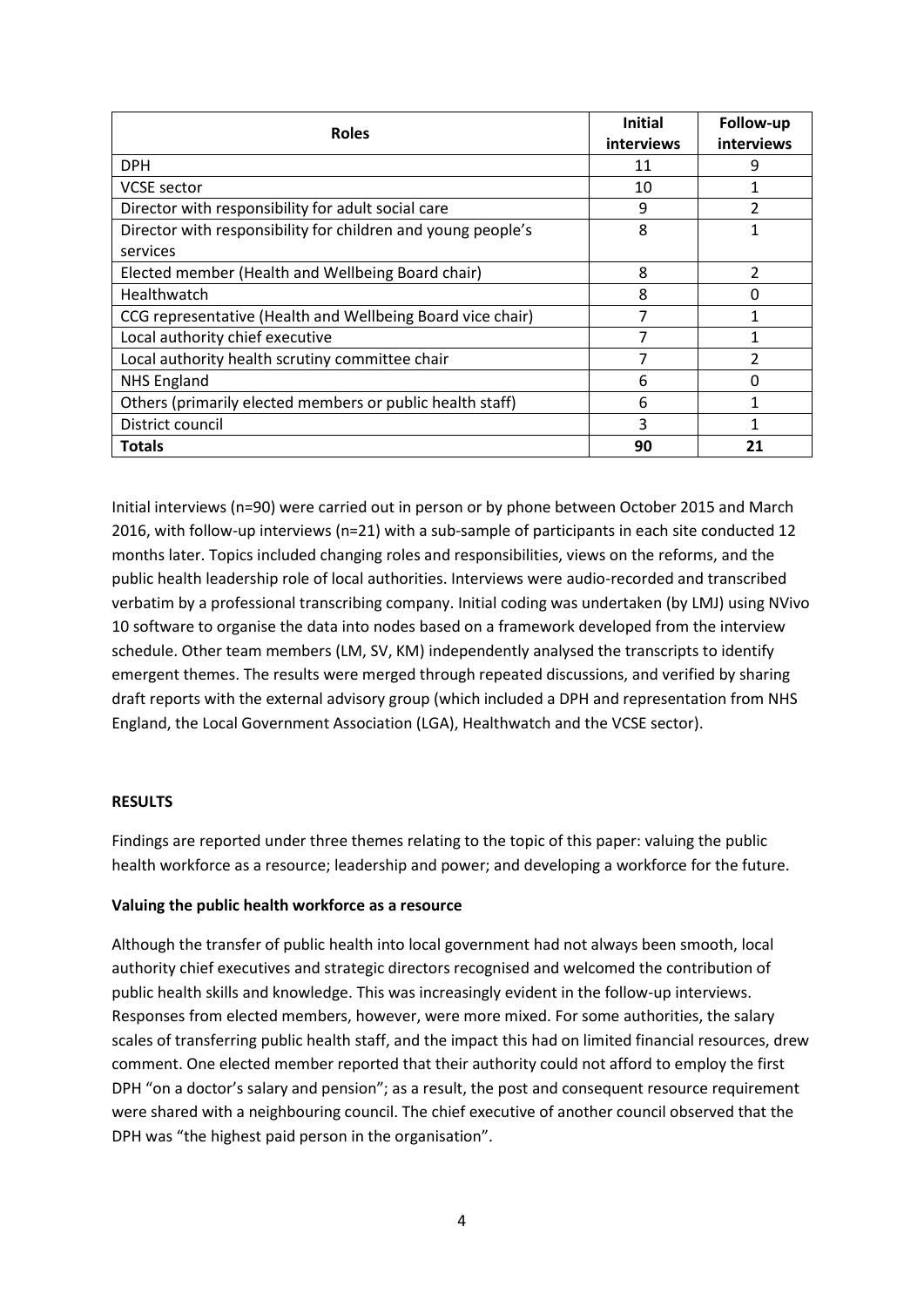One DPH believed that misunderstandings arose amongst local government colleagues because of differences in terminology, such as the term public health 'consultant' being equated with costly management consultants. They believed DsPH were not necessarily valued "because you didn't have teams of 100 people you were directing". However, another DPH reported supporting a reduction in the number of consultants "because I don't need necessarily people who are not trained to work in local government", arguing the need for more avenues for public health workforce development in the new setting. This DPH spoke of seeking a "health movement for change, making health everyone's business", rather than relying solely on the resource transferred from the NHS.

### **Leadership and power**

A major change in the role of public health professionals has been the need to operate in an environment where elected members have ultimate decision-making authority. Some DsPH found this challenging, particularly where priorities arising from the public health evidence base were not in line with the political priorities of the council. An NHS commissioner highlighted the risks of making decisions "purely based on public opinion", while also recognising that "if you just take a totally cold analytic approach, it's difficult for people to become enthused or engaged by it". Others welcomed the support provided by elected members, with one DPH stating they were "pleasantly surprised to see opposition parties really articulating the importance of public health in the council".

The resulting distribution of decision-making power varied between authorities. DsPH were no longer able to rely on their status or position in the management hierarchy to secure power, and there was increased reliance on soft skills such as negotiating and networking. One described this as being able to "win friends and influence people". However, although some reported open and positive relationships with members and officers (including in sites where the DPH reported to a strategic director rather than the chief executive), others reported restricted access to these decision-makers and so their power to negotiate or network was limited. DsPH also had to develop capability to work within more overtly political contexts, learning how best to engage with politicians whose priority may be to respond to the demands (and voting choices) of their constituents. It is perhaps not surprising, therefore, that one DPH commented on the need to "write a new public health handbook for local government practice of public health".

## **Figure 1: Power to make decisions**

*You have to get a signature from the finance director for any expenditure over £100. Now, you try and innovate under those circumstances. There's no freedom. There's no empowerment to experiment, do anything. […] Part of the way in which the council controls the members is by not letting people anywhere near them. So it's bizarre. My boss gets very upset if I go and speak to a Cabinet member without her present in the room. But I do it anyway.* 

(DPH 6, follow-up interview)

*There have been some examples where we've had to take a decision to the Cabinet member for health and wellbeing. But mostly we've been able to make any changes to how the programmes, and how we use the grant, we've been able to do that within the delegated authority that we have. And other than reporting performance and progress – we do that to the Health and*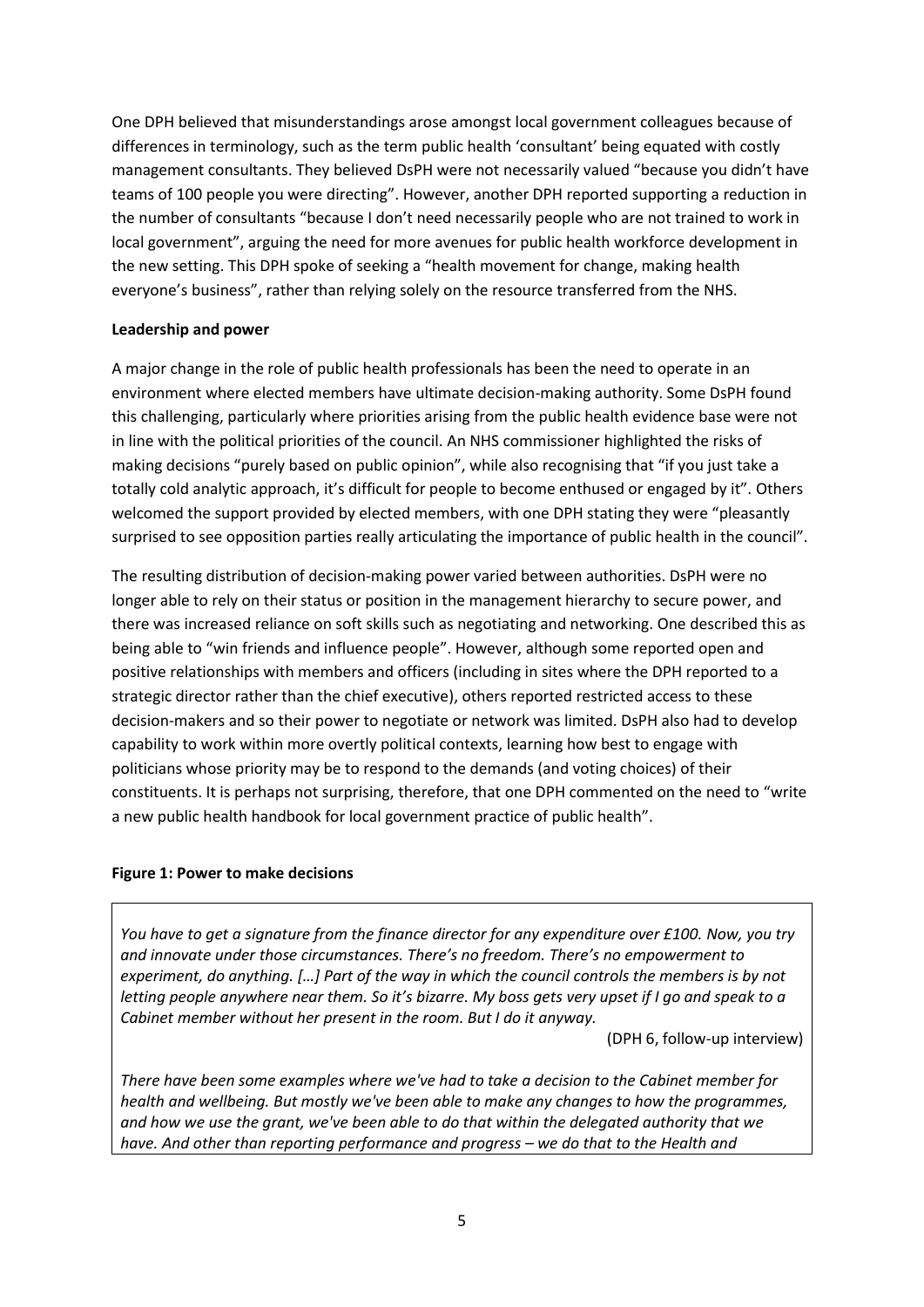*Wellbeing Board and the CCG board – other than that, we haven't been required to seek approval or permission to do mostly what we've been doing.*

(DPH 3, initial interview)

*I think if you embrace [the DPH role] and you find it interesting then I think it's a very, it can be incredibly rewarding. But it's quite challenging and you have to be quite fleet of foot and you have to have political nous. It's no good doing the job if you haven't got any political nous. It's a nightmare. You need to know where you're going and you need to make sure you've covered all your bases before you plunge into something. […] In policy terms you have to be absolutely clear that you're not going to end up doing something that's unpalatable.*

(DPH 5, initial interview)

Power balances and relationships between members and officers affected how the public health grant was used. Although the grant remains ring-fenced at the time of writing, there were examples of it being invested in wider services which contribute to public health outcomes, such as children's centres or Fire & Rescue Services. There were also examples of DsPH taking on additional responsibilities and of public health staff being incorporated within centralised functions or spread across directorates, with operational accountability placed with the host service and not the DPH. One DPH described formal service level agreements with directorates over how the public health grant was to be deployed to further public health outcomes, whilst another described a gradual move to less formal arrangements because "over time those relationships have strengthened". Many interviewees described growing trust between public health teams, other local government officers and elected members, resulting in increased networking ability and leverage in the decisionmaking process. However, one consequence of a move away from formal agreements was that the process for securing CPD resources for dispersed public health professionals was unclear.

## **Figure 2: Managing the ring-fenced budget**

*We have SLAs [service level agreements] outlining in quite clear detail what it is we're going to be doing with the money and also the professional bits around either their [staff located in other directorates] professional development or CPD or some sort of benchmark. […] So just trying to look at that and getting a view and saying, 'Well, as part of the appraisal we will expect them to have a professional type appraisal, a PDP [personal development plan] type appraisal with the director of public health and in it they'd want to see that they've done what we'd called basic public health.*

(DPH 9, initial interview)

*We have funded public health activity in other parts of the council primarily, well, for two reasons. One, to secure some control over those other services and influence with a view to them becoming more integrated within the rest of the public health work. […] The second reason of course, and probably the more opportunistic reason is it does release savings elsewhere in the council. So coming back to the [name of service] example, we have, the result of this has been that we now spend less from within the [X] budget and so effectively we've made savings in the [Y] budget as a consequence of this. So there is a contribution to the council savings as well as trying to have a more integrated approach.* 

(DPH 3, follow-up interview)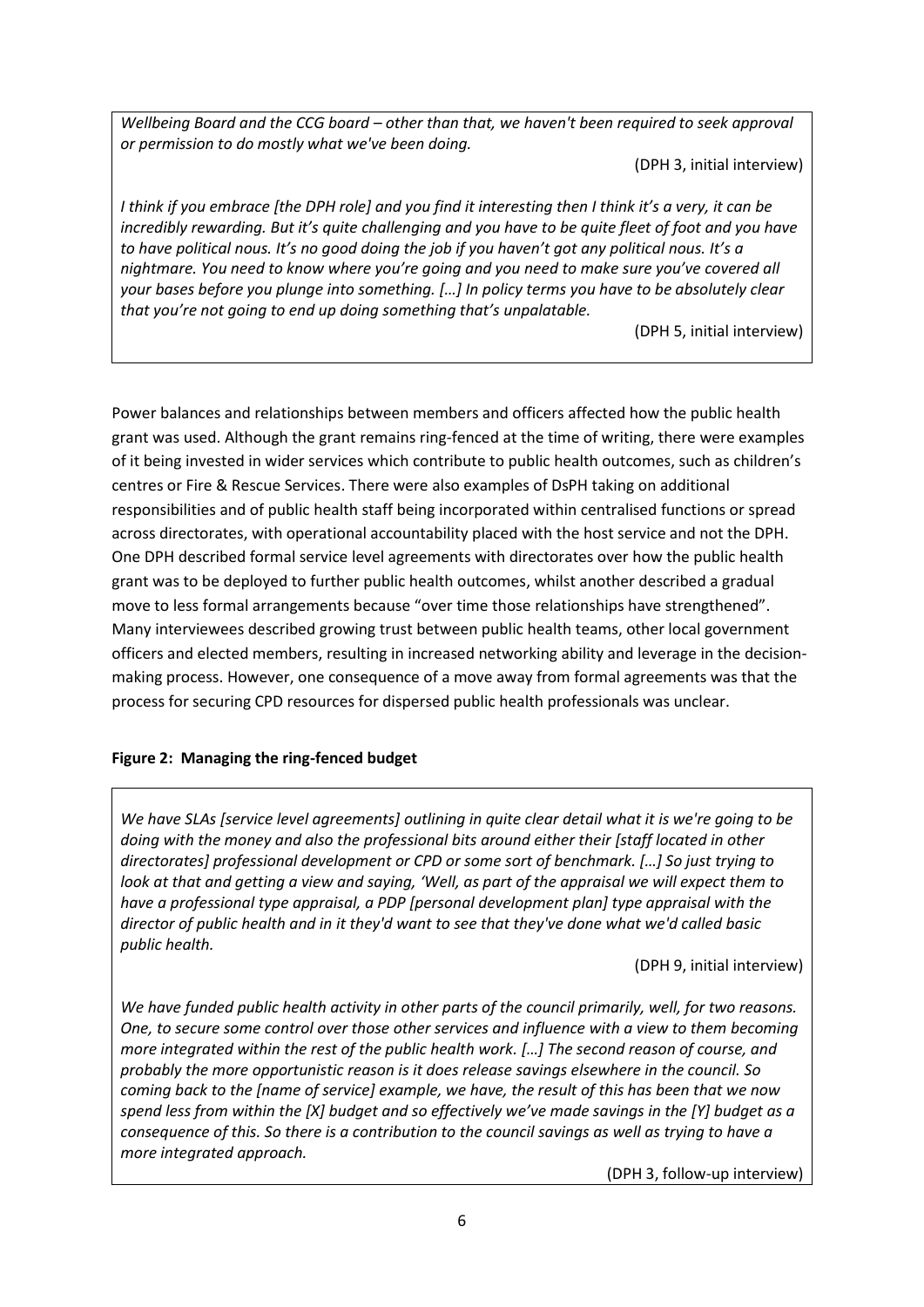#### **Developing a workforce for the future**

Interviewees had different views over the balance between specialist and broader public health functions. Many viewed the move into local government as an opportunity to tap into an existing public health resource. For example, one DPH spoke of the "wealth of talent of people within local government" and advised that public health should not be seen as "simply a tiny speciality with a tiny group of experts". This commitment to broaden the resource, and make public health integral to every role and function, was shared by those outside the transferred workforce. Most sites had introduced some form of training or development for elected members, local authority staff and communities, to raise awareness and increase public health skills. However, there was felt to have been a loss of healthcare public health expertise, linked to an overall loss of capacity due to cuts in the public health grant. Some sites were able to maintain the level of public health input to their local CCGs and interviewees highlighted increased input in second phase fieldwork, partly influenced by the development of sustainability and transformation plans (STPs) and a renewed focus on prevention. Other NHS commissioners reported concerns that, with the shift to more of an upstream approach following the reforms, "we're probably not as strong on the 'here and now' stuff" such as cardiovascular disease and diabetes prevention.

### **Figure 3: Impact on healthcare public health**

*We all understand social aspects of health and the consequences and prevention. We understand it. So that remains really positive, and the shift from public health into local authorities made that much stronger. […] What we have lost – and I share this view widely so it's no surprise to anybody – I don't believe we are as good at health prevention as we were. So I think we have lost something. And we've recognised it and we're rebuilding it, but I don't believe we're as strong as we were as a PCT in typical health prevention work.*

(NHS commissioner 8, initial interview)

*We have a good connection with public health. We have a public health consultant who works within the CCG, sits on the governing body, acts as an adviser, works sort of across the boundary. […] One thing that was recognised was that the CCGs would… so the PCTs had public health advice and expertise in-house; CCGs were going to have that all removed. So we recognised that local authorities should support the CCGs with public health expertise.* 

(NHS commissioner 4, initial interview)

The future of public health as a specialist career was less clear, underlined by the increasingly generic roles undertaken by public health professionals in local government. Whilst one DPH believed that the public health training programme was "pretty much continuing at current levels", others expressed uncertainty. The source of new recruits and career path to be followed were seen to be changing, with one DPH stating that there was "much more reliance on people developing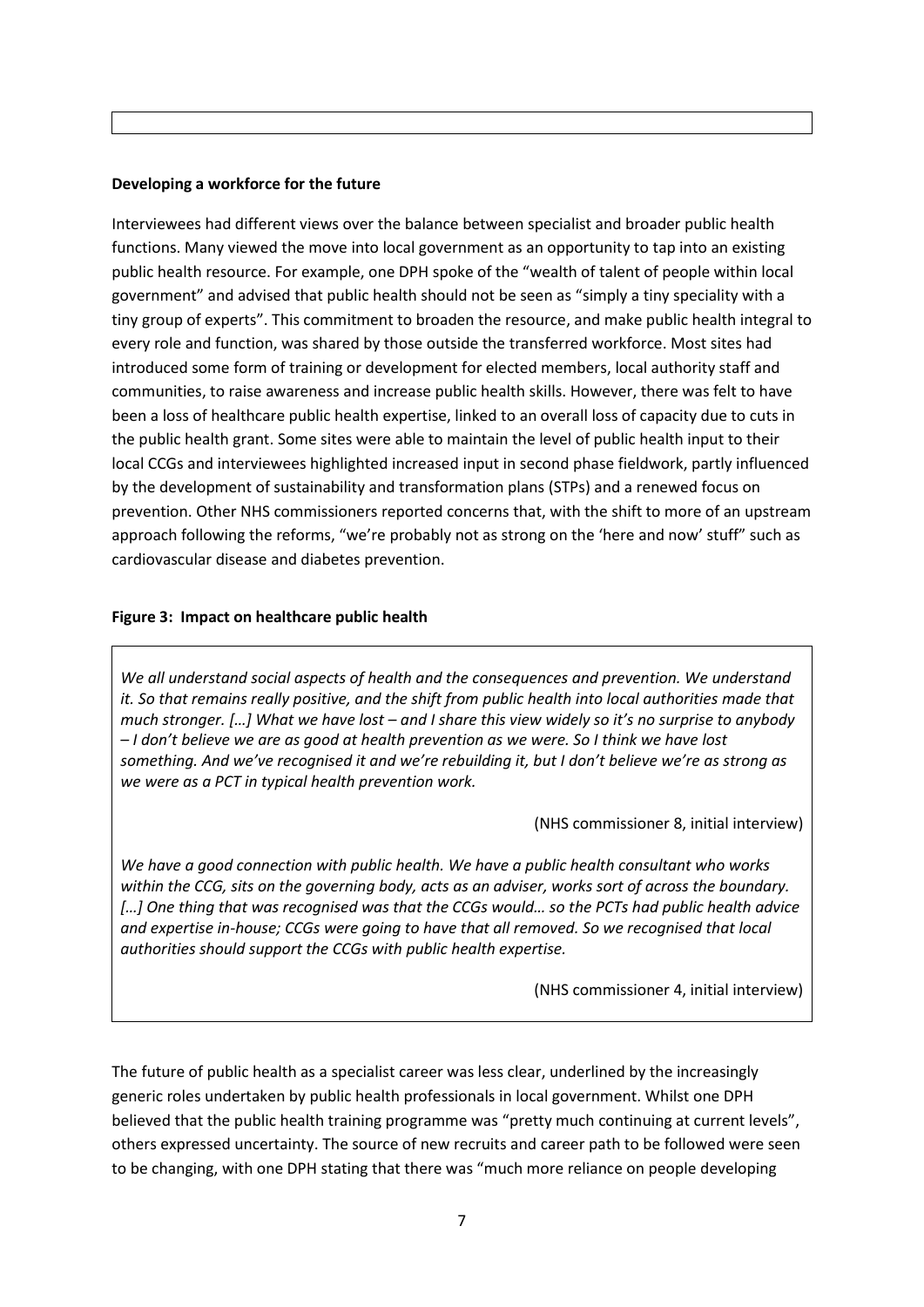skills and knowledge and experience through their everyday work, and demonstrating that through the portfolio". They felt this may present challenges as generic roles reduced opportunities to develop or retain specialist skills in 'everyday work'. Others raised questions over the critical mass required to ensure that a public health function was effectively delivered. Some DsPH believed there was "an issue about how much [specialist expertise] is actually respected or wanted" in local government, arising partly from the weight given to advice supplied by public health professionals. A sense of uncertainty was reflected in statements made by other local government interviewees, where a clinical background could sometimes be regarded as a hindrance rather than an advantage.

## **Figure 4: A valued resource or a protected species?**

*Of course you'll still need the professional professionals, if you like, but I just think you don't need an awful lot of them. Because actually what they should be doing is overseeing the whole process, so actually the public health work can be done by a wide range of people. In fact, if anything staff trained up through the NHS are probably not the best that you'd want, because you'd actually want people to have a much broader and wider view of how to improve health.* 

(HWB chair (elected member) 2, follow-up interview)

*I think from all the changes that we'll see in terms of who fill other roles within the team, I think that [the DPH role] will remain a protected species. I think the Faculty [of Public Health] have very strong views about it, I think local NHS area teams have strong views about who ought to and ought to not do those sorts of jobs. […] Now actually hopefully they'll be high quality, because they'll have now spent this time in local government so they'll have got some cross fertilisation that way. But I don't think we're going to see them coming from particularly different sources.*

(HWB chair (elected member) 7, follow-up interview)

Although no chief executive or member suggested that specialist knowledge would never be required, the cost of employing a dedicated public health professional when their expertise may not be required on a regular basis was questioned. The current "protected species" status of DsPH could not therefore be guaranteed. However, a number of DsPH clearly welcomed the move to local government, partly because of the wider opportunities it offered. For them, a career as a public health professional within local government was reported to be very rewarding.

# **Figure 5: Public health specialist – a future career choice?**

*I think that the role of public health will be fully assimilated within local government. And I don't think, do you know what, I don't think I'd be appointing a DPH. I'd be looking at a different role, much more around public resilience, and then, yes looking at a whole system. […] I'd commission them [people with specialist expertise]. Yes. I'd come to universities like yours, I'd start to commission that directly from providers or from universities. And I make a saving on it, I'm being very clear about that, that's about a savings agenda but being again far more targeted.*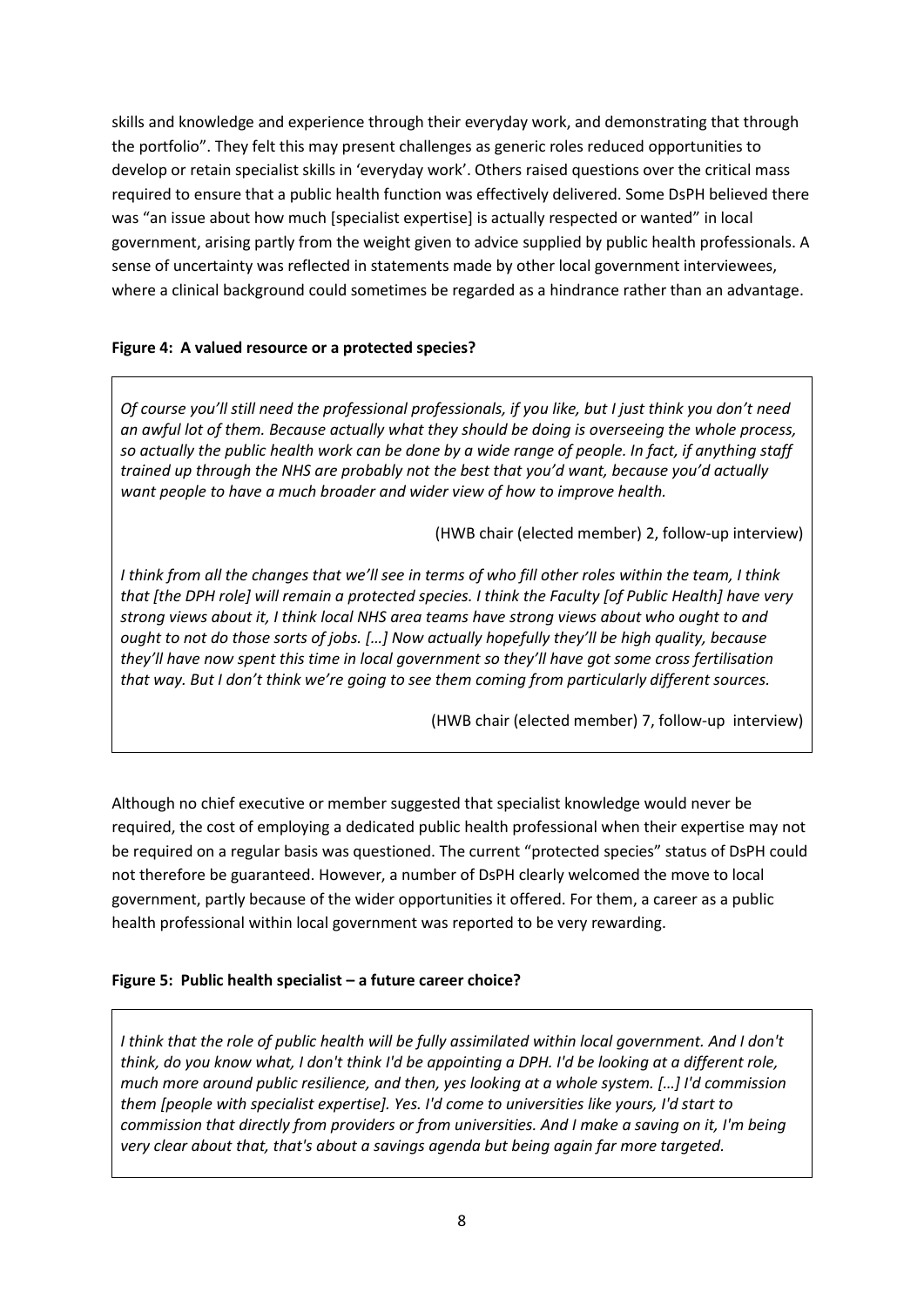(Local authority chief executive 3, follow-up interview)

*[Public Health England] need to recognise there are a wealth of talent of people within local government who would make excellent directors of public health. How are you going to get them into the specialist training programme and deploy them back into local government so that they have their training with us, but they're going through the exam process? Because I would like to see eventually a chief exec in local government who is a public health person, you know, why not? So it's rethinking the career route I think is important.* 

(DPH 2, initial interview)

*The whole upstream approach [is] right at the heart of what the council does. It's really interesting, yeah. It's a great place to be ending my career on. If it does me for the next four years I shall be very happy.* 

(DPH 5, follow-up interview)

#### **DISCUSSION**

#### **Main findings of the study**

This study finds that while value is placed on the contribution of public health professionals within local government, it is being balanced against financial stringency across all local authority services, the likely demands associated with developing and maintaining specialist skills, and the demands placed on elected members to represent the interests of their constituents. The reforms have also demanded a rebalancing of the skill-set required of public health teams, with an increased need for negotiating, networking, communication and presentation skills, greater focus on financial and people management skills, and an ability to exercise political astuteness. Consequently, both the CPD of the existing public health workforce, and the recruitment to, and development of, the future specialist function are uncertain. This poses both threats and opportunities.

### **What is already known on this topic**

The impact of the 2013 reforms on decision-making, prioritisation of public health spending and commissioning have been well documented.<sup>[7-9](#page-12-6)</sup> Since the transfer of public health from local authorities to the NHS in 1974, there have been persistent debates over its identity and focus. In 1993, Frenk<sup>[10](#page-12-7)</sup> observed that "public health is experiencing a severe identity crisis", and 15 years later, Foldspang<sup>[11](#page-12-8)</sup> wrote that "public health is characterized by an increasingly Babylonian number of kingdoms with each their language and indispensable self-identity and sets of concepts". There have been moves to establish frameworks to achieve consistency in approaches to professional development and standards, for example, the European Public Health Core Competencies Programme. [12](#page-12-9) Foldspang also advocates "coherent and comprehensive national, regional and local public health organizational structures". [13](#page-12-10)

Both the UKPHR Practitioner Standards and the Public Health Skills and Knowledge Framework (PHSKF) focus exclusively on public health.<sup>[3,](#page-12-2) [4](#page-12-3)</sup> However, reports of public health practice following the reforms suggest broader management competencies are now required.<sup>[14,](#page-12-11) [15](#page-12-12)</sup> For example, a survey to investigate experiences within local government 12 months after the move of public health teams found widespread feeling amongst DsPH that they had greater influence across the council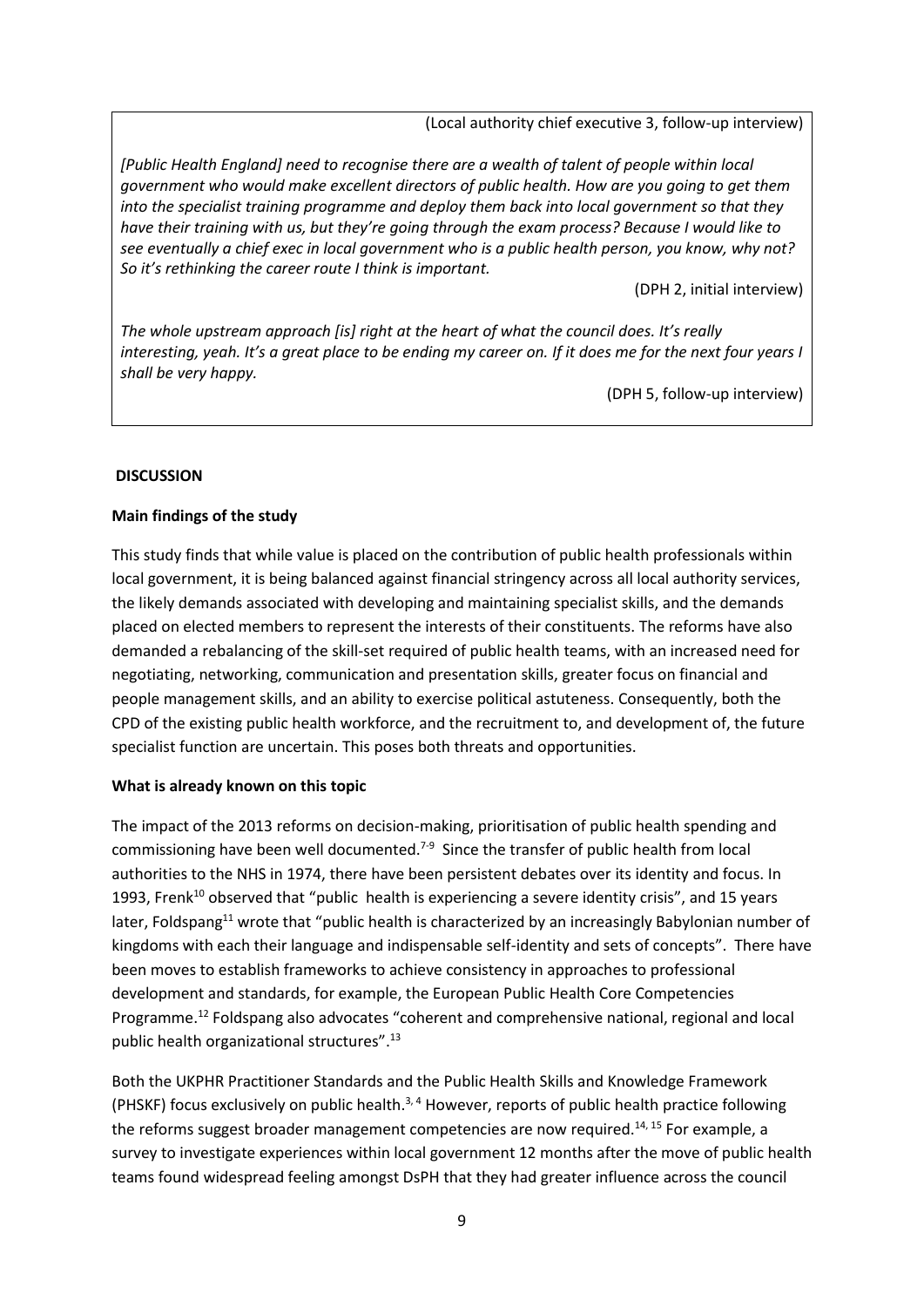(although 48% said they felt 'less able' to influence local CCGs than before the reforms).<sup>[16](#page-12-13)</sup> A separate in-depth study of public health approaches to tackling alcohol misuse concluded that locating public health in local government had necessitated a 'refocusing of how evidence of public health is conceptualised, to incorporate multiple, and political, understandings of health and wellbeing'.<sup>[17](#page-12-14)</sup> There has been a questioning of the balance of required competencies, such as Day et al's<sup>[18](#page-12-15)</sup> proposal of five talents for public health leadership: mentoring-nurturing, shaping-organising, networking-connecting, knowing-interpreting and advocating-impacting. It has been suggested that, as public health teams now operate in different organisational, political and social contexts, 'there can be no one model of how professionals and communities can and should relate, and there are clearly no easy answers for critical public health practice'. [19](#page-12-16)

### **What this study adds**

This study finds that those public health staff who transferred to local government cannot assume that their specialist skills will automatically be understood or valued. They therefore need to develop and make full use of a range of soft skills if they are to be successful advocates and leaders for the improvement and protection of public health. This study also finds that although the PHSKF provides a much needed resource now that public health is 'everyone's business', if councils are to develop staff to UKPHR registration level, opportunities are needed for them to receive specialist training and gain experience in specialist settings. This necessitates tackling the 'regulatory blocks' which currently deter career moves between organisations.

Unlike the current position inherited from the NHS, in future councils will determine their public health resource. They may choose to develop a specialist resource and consequently support salaries which reflect the high costs associated with such skills. Alternatively, they may choose to rely on general practitioners, procuring or arranging to share specialist public health expertise across several local authorities. Whichever choice individual councils make, there is a need for closer alignment and sharing of resources between agencies concerned with public health professional development, including partners within local government, if there is to be a coherent workforce functioning in all the settings which the Health and Social Care Act requires.

## **Limitations of this study**

This study displays limitations common to much qualitative research. The case study sites, although heterogeneous, represent only 10 of 152 upper and single tier local authorities in England. The lack of public health workforce data makes it difficult to assess whether our findings reflect changes in the workforce across England. It also means that the longer-term impact of the pressures identified here are inevitably unclear, including pressures of reducing financial resources, loss of decisionmaking power for public health professionals and increasing demands for soft skills.

### **CONCLUSION**

The 2013 reforms have led to a level of public health competency being developed amongst a far greater number of people. These individuals should be recognised as part of the wider public health workforce, contributing to increased opportunities for improving and protecting public health. However, there is concern in some quarters that the specialist resource may be weakened and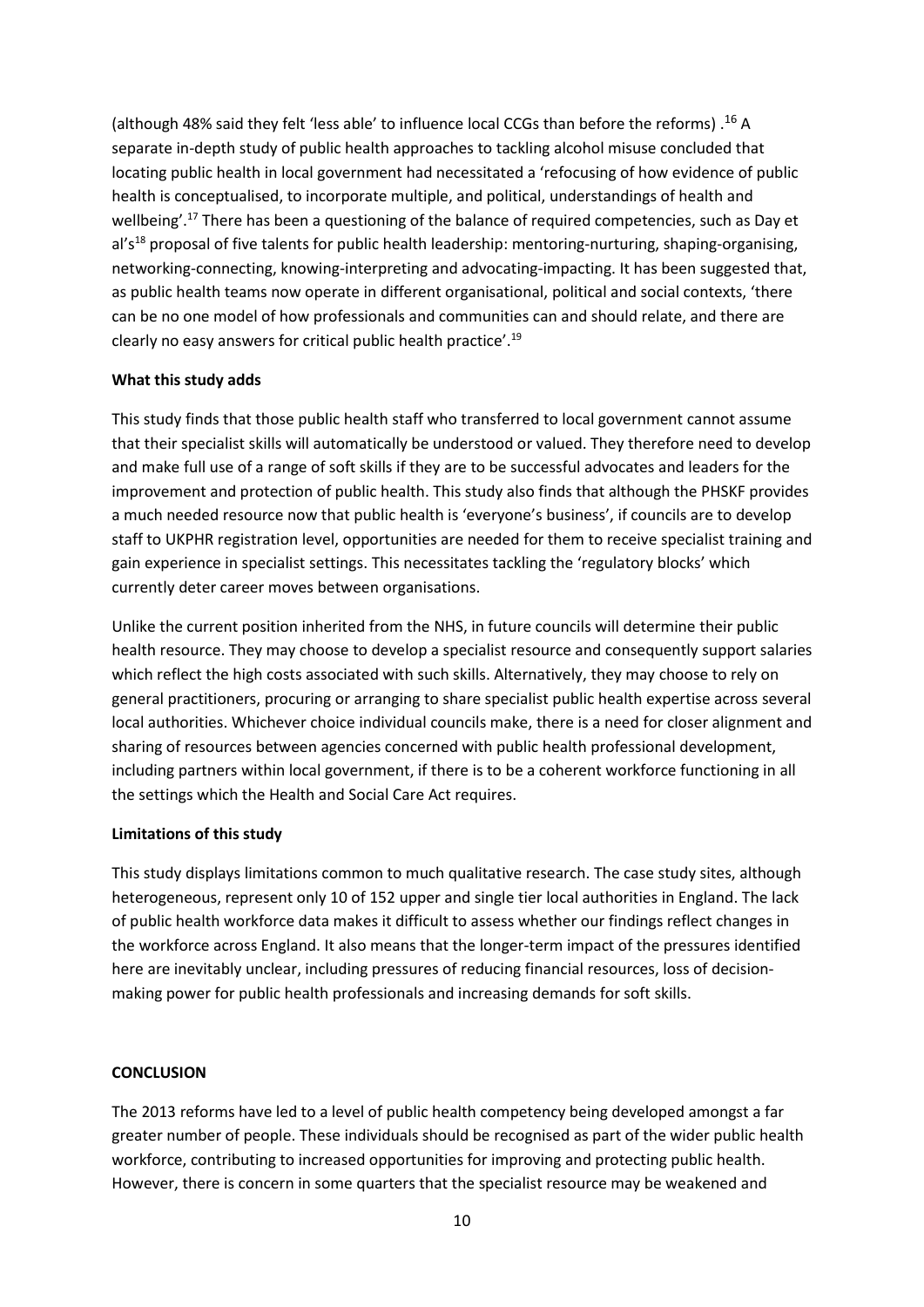reduced with unforeseen consequences. Whilst the transfer of public health has been welcomed by many, this study finds that the value the specialist resource offers councils is being measured against authorities' judgement of the value of securing democratic and political leverage, and against the value of diminishing financial resources. Currently, the need for those staff members transferred from the NHS to retain specialist skills and maintain UKPHR registration is being respected. But action is needed to address how future public health professionals operating within local government will be recruited and developed, assuming it is acknowledged that they have an important contribution to make.

### **Acknowledgements**

The authors wish to thank all of those who took part in this study and also the members of the project advisory group. The study relates to research commissioned and funded by the Department of Health Policy Research Programme (*Commissioning public health services: the impact of the health reforms on access, health inequalities and innovation in service provision*, PR-R6-1113-25002).

#### **Funding**

This work was supported by the Department of Health Policy Research Programme (PR-R6-1113- 25002). The views expressed in this paper are those of the authors and not necessarily those of the Department of Health.